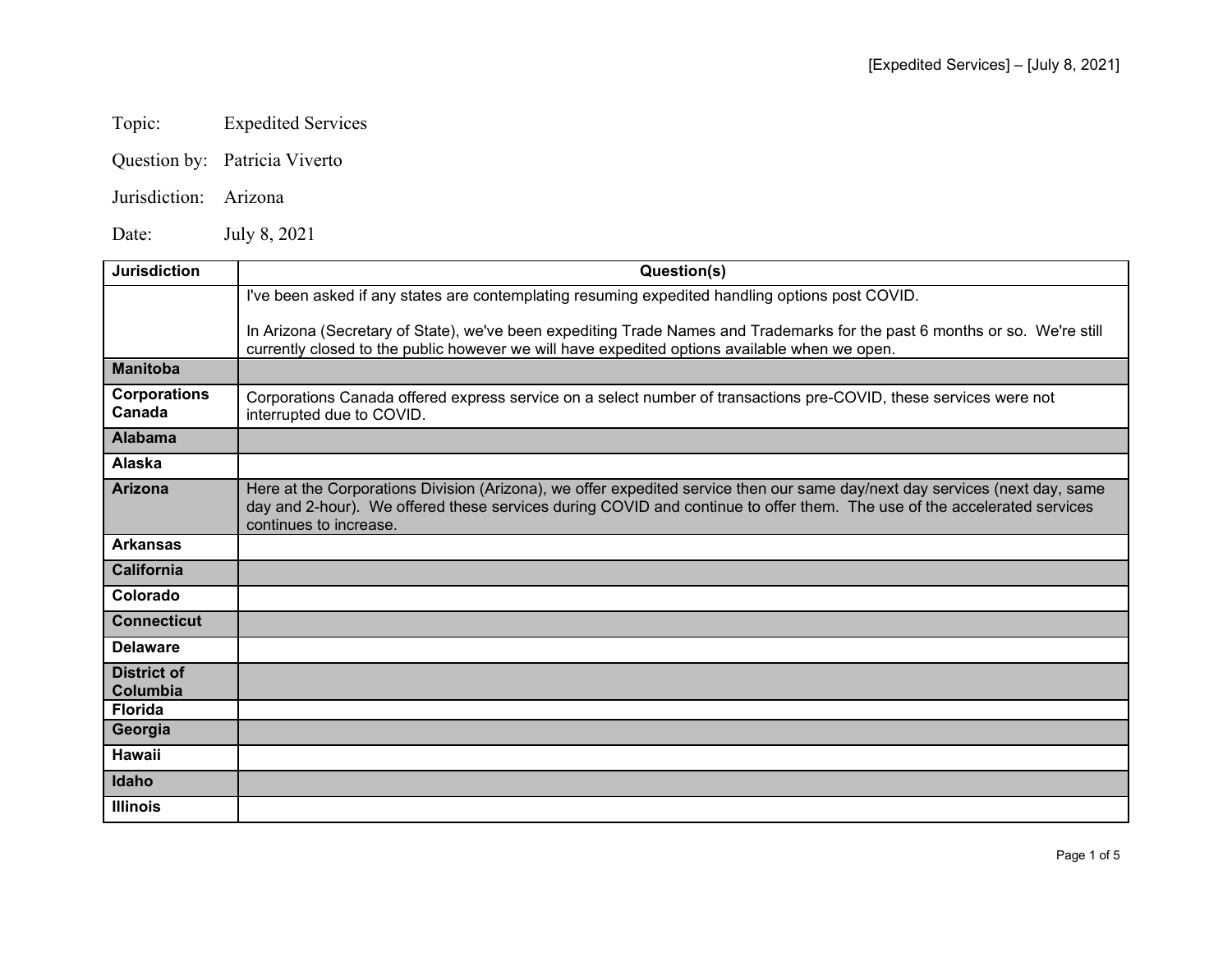| <b>Jurisdiction</b>  | Question(s)                                                                                                                                                                                                                                                                                                                                                                                                                                                                                                                                                                                                                                                                                                                                                                                                                                                                                                                                                                                                                                                                                                                                                                                                                     |
|----------------------|---------------------------------------------------------------------------------------------------------------------------------------------------------------------------------------------------------------------------------------------------------------------------------------------------------------------------------------------------------------------------------------------------------------------------------------------------------------------------------------------------------------------------------------------------------------------------------------------------------------------------------------------------------------------------------------------------------------------------------------------------------------------------------------------------------------------------------------------------------------------------------------------------------------------------------------------------------------------------------------------------------------------------------------------------------------------------------------------------------------------------------------------------------------------------------------------------------------------------------|
|                      | I've been asked if any states are contemplating resuming expedited handling options post COVID.                                                                                                                                                                                                                                                                                                                                                                                                                                                                                                                                                                                                                                                                                                                                                                                                                                                                                                                                                                                                                                                                                                                                 |
|                      | In Arizona (Secretary of State), we've been expediting Trade Names and Trademarks for the past 6 months or so. We're still<br>currently closed to the public however we will have expedited options available when we open.                                                                                                                                                                                                                                                                                                                                                                                                                                                                                                                                                                                                                                                                                                                                                                                                                                                                                                                                                                                                     |
| Indiana              | Indiana is the same as Rhode Island.                                                                                                                                                                                                                                                                                                                                                                                                                                                                                                                                                                                                                                                                                                                                                                                                                                                                                                                                                                                                                                                                                                                                                                                            |
| lowa                 | Similar to NH, last year we migrated our expedited process to emails and our legacy online system. It was mostly service<br>companies and law firms who utilized the services. Historically, we didn't have authority to charge fees for expedited requests,<br>so we had limited to in-person filings of not more than 5/filer to manage the requests.<br>During the legislative session this spring, the Bar Assoc., approached us about adding fees for preclearance and expedited (2-<br>and 5-day) filings, letting us keep the money to fund these services (normally all of our fees go to the general fund, and we<br>work from an appropriation). We agreed on the theory that it would help bring parity to those filers who are located outside of<br>the Des Moines metro who drive into our office, by providing them with the same assurances that their docs will be processed<br>on equal footing with those who are closer to the office.<br>I was also optimistic that we would see at least one of two other things: 1) wide adoption to provide a new stream of revenue to<br>help supplement staffing, or 2) push heavier filers to FTF where we still have same-day approval without the fees, lightening |
|                      | the workload for our team.                                                                                                                                                                                                                                                                                                                                                                                                                                                                                                                                                                                                                                                                                                                                                                                                                                                                                                                                                                                                                                                                                                                                                                                                      |
|                      | The Bar tacked the fees on to the MBCA 4th Ed. bill. The division of the bill for the fees went into place on July 1, and it seems<br>to have fairly wide adoption early on. We didn't get nearly the pushback I anticipated.                                                                                                                                                                                                                                                                                                                                                                                                                                                                                                                                                                                                                                                                                                                                                                                                                                                                                                                                                                                                   |
| <b>Kansas</b>        |                                                                                                                                                                                                                                                                                                                                                                                                                                                                                                                                                                                                                                                                                                                                                                                                                                                                                                                                                                                                                                                                                                                                                                                                                                 |
| Kentucky             |                                                                                                                                                                                                                                                                                                                                                                                                                                                                                                                                                                                                                                                                                                                                                                                                                                                                                                                                                                                                                                                                                                                                                                                                                                 |
| Louisiana            | In Louisiana, we have always (even pre-Covid) had expedited filing options, for an additional fee. Our offering expedite<br>services was not precipitated by nor affected by Covid. We will continue, going forward, with these same options.<br>For paper filings, we have 24-Hour expedited handling for an additional<br>\$30.00 and for Priority ?Same day? it is an additional \$50.00. Online filings are only given the \$50.00 option, as they are<br>already fast-tracked a bit over paper filings. The expedite option is good on any type of document filing and on certified copy<br>orders.                                                                                                                                                                                                                                                                                                                                                                                                                                                                                                                                                                                                                        |
| <b>Maine</b>         |                                                                                                                                                                                                                                                                                                                                                                                                                                                                                                                                                                                                                                                                                                                                                                                                                                                                                                                                                                                                                                                                                                                                                                                                                                 |
| <b>Maryland</b>      |                                                                                                                                                                                                                                                                                                                                                                                                                                                                                                                                                                                                                                                                                                                                                                                                                                                                                                                                                                                                                                                                                                                                                                                                                                 |
| <b>Massachusetts</b> | In MA, even pre-COVID, all filings presented between 845am and 4pm either electronically or paper are reviewed by the close<br>of business that day. This did not change during the pandemic.                                                                                                                                                                                                                                                                                                                                                                                                                                                                                                                                                                                                                                                                                                                                                                                                                                                                                                                                                                                                                                   |
| <b>Michigan</b>      |                                                                                                                                                                                                                                                                                                                                                                                                                                                                                                                                                                                                                                                                                                                                                                                                                                                                                                                                                                                                                                                                                                                                                                                                                                 |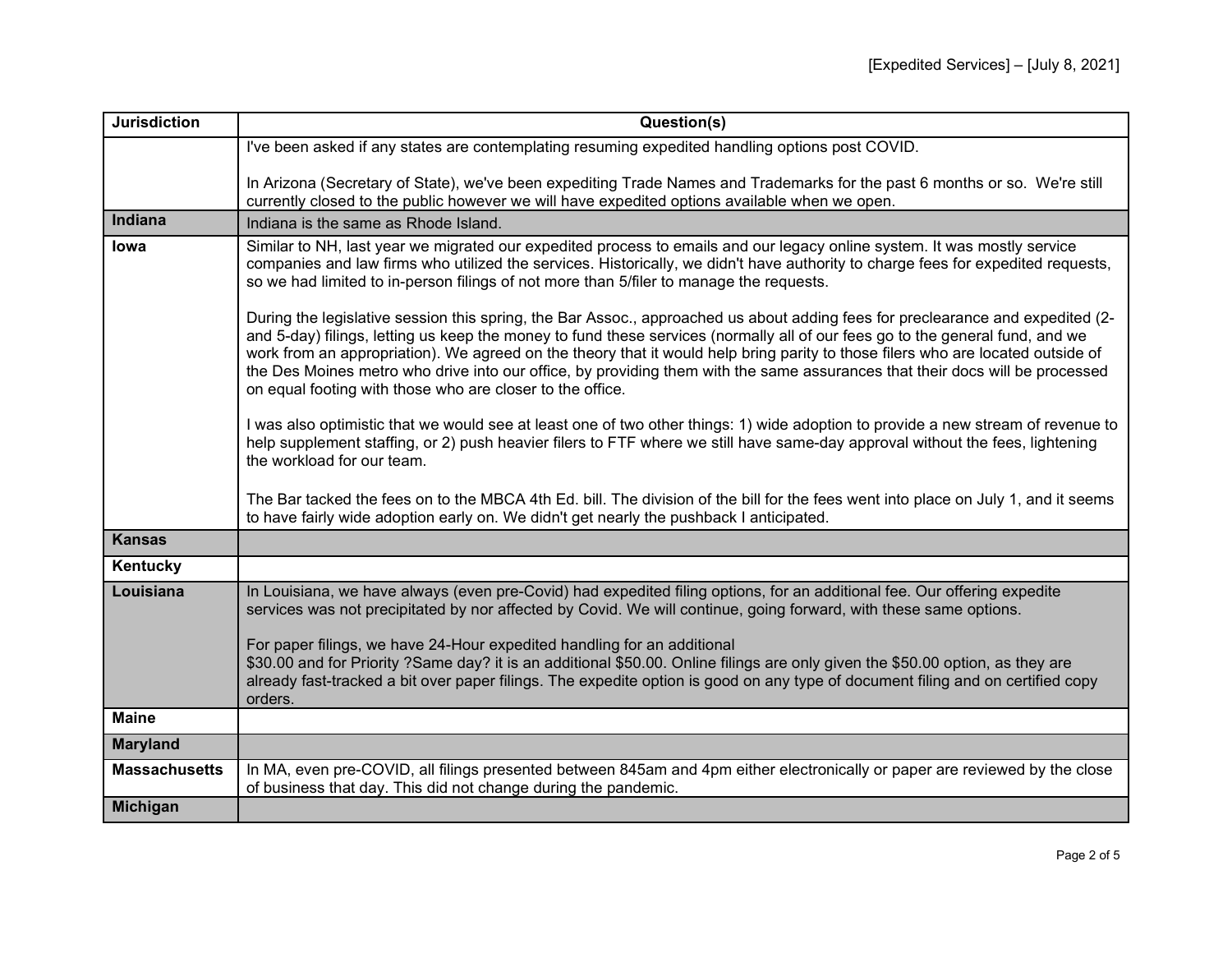| <b>Jurisdiction</b>   | Question(s)                                                                                                                                                                                                                                                                                                                                                                                                                                                                                                                                                                  |
|-----------------------|------------------------------------------------------------------------------------------------------------------------------------------------------------------------------------------------------------------------------------------------------------------------------------------------------------------------------------------------------------------------------------------------------------------------------------------------------------------------------------------------------------------------------------------------------------------------------|
|                       | I've been asked if any states are contemplating resuming expedited handling options post COVID.                                                                                                                                                                                                                                                                                                                                                                                                                                                                              |
|                       | In Arizona (Secretary of State), we've been expediting Trade Names and Trademarks for the past 6 months or so. We're still<br>currently closed to the public however we will have expedited options available when we open.                                                                                                                                                                                                                                                                                                                                                  |
| <b>Minnesota</b>      |                                                                                                                                                                                                                                                                                                                                                                                                                                                                                                                                                                              |
| <b>Mississippi</b>    | MS doesn't offer expedited services. The standard turnaround time is 24 - 48 hours. Our office has maintained this service<br>during COVID as well. Therefore, there is no consideration of offering expedited services.                                                                                                                                                                                                                                                                                                                                                     |
| <b>Missouri</b>       |                                                                                                                                                                                                                                                                                                                                                                                                                                                                                                                                                                              |
| <b>Montana</b>        |                                                                                                                                                                                                                                                                                                                                                                                                                                                                                                                                                                              |
| <b>Nebraska</b>       |                                                                                                                                                                                                                                                                                                                                                                                                                                                                                                                                                                              |
| <b>Nevada</b>         |                                                                                                                                                                                                                                                                                                                                                                                                                                                                                                                                                                              |
| <b>New Hampshire</b>  | New Hampshire offers Expedited (24-hr) service for all corporate filings and certified document requests for an additional<br>\$25.00 fee. Pre-Covid, this service was available to walk-in customers only visiting our lobby. After our lobby closed last year,<br>we opened this service to filers using email and paying with an established ACH accounts (primarily service companies and<br>law firms). Although we are now fully reopen to the public, we continue to accept expedite requests via email, as this has<br>worked well for both our customers and staff. |
| <b>New Jersey</b>     |                                                                                                                                                                                                                                                                                                                                                                                                                                                                                                                                                                              |
| <b>New Mexico</b>     |                                                                                                                                                                                                                                                                                                                                                                                                                                                                                                                                                                              |
| <b>New York</b>       |                                                                                                                                                                                                                                                                                                                                                                                                                                                                                                                                                                              |
| <b>North Carolina</b> | In North Carolina we did not suspend expedited service. We did provide for mailing handling due to COVID, but the<br>documents requesting either<br>24 hour or same day were examined within the time frame after the examiners received them.                                                                                                                                                                                                                                                                                                                               |
| <b>North Dakota</b>   |                                                                                                                                                                                                                                                                                                                                                                                                                                                                                                                                                                              |
| Ohio                  | Ohio did not stop offering expedite services during Covid, although online filings were encouraged. Our online system allows<br>for expedite filings if the document needs staff review. Now we are only 1 day out or less on our processing time, so although<br>expedites may not be necessary we still offer this option ? including with filings sent by mail.                                                                                                                                                                                                           |
| <b>Oklahoma</b>       |                                                                                                                                                                                                                                                                                                                                                                                                                                                                                                                                                                              |
| Oregon                |                                                                                                                                                                                                                                                                                                                                                                                                                                                                                                                                                                              |
| Pennsylvania          |                                                                                                                                                                                                                                                                                                                                                                                                                                                                                                                                                                              |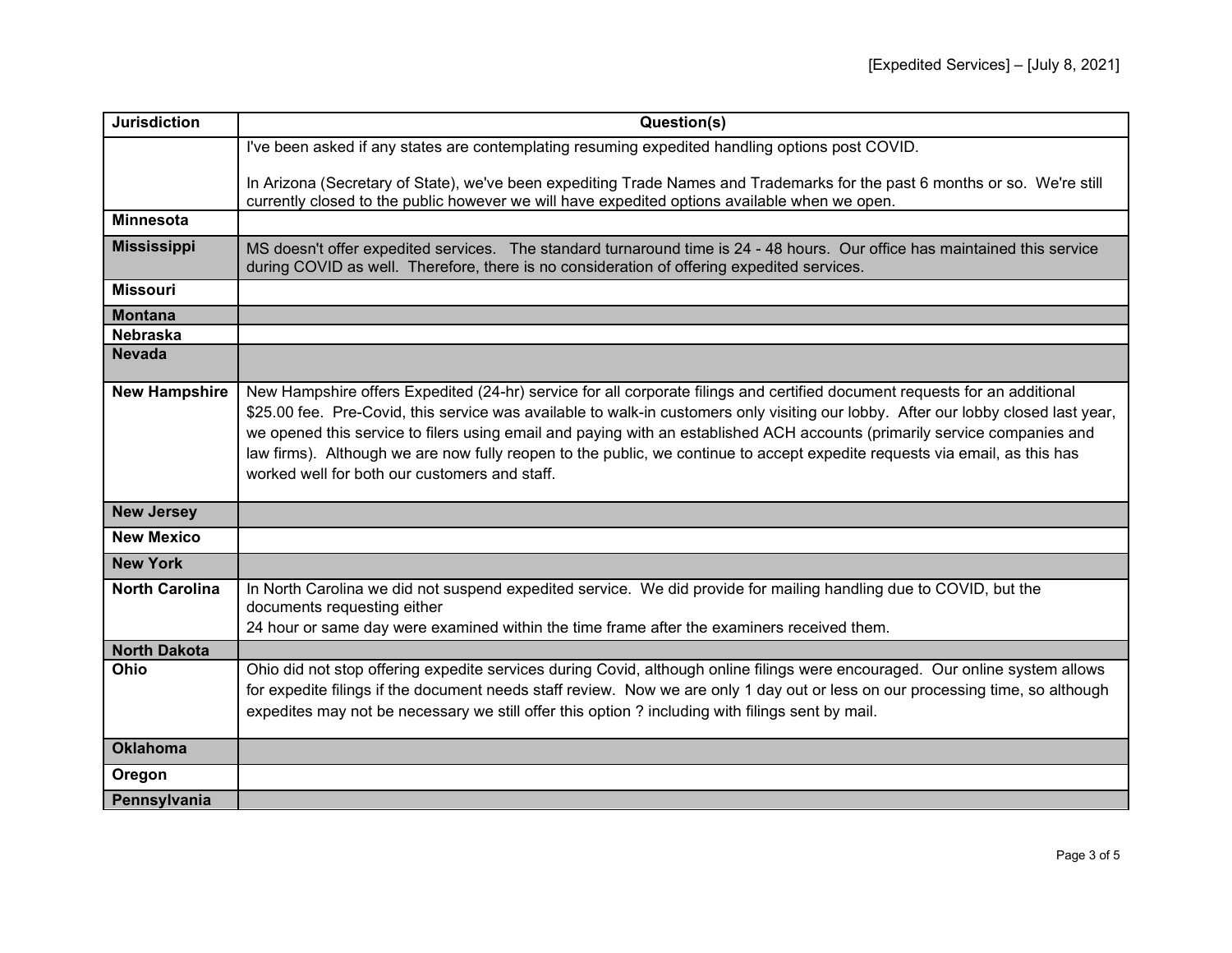| <b>Jurisdiction</b>   | Question(s)                                                                                                                                                                                                                                                                        |
|-----------------------|------------------------------------------------------------------------------------------------------------------------------------------------------------------------------------------------------------------------------------------------------------------------------------|
|                       | I've been asked if any states are contemplating resuming expedited handling options post COVID.                                                                                                                                                                                    |
|                       | In Arizona (Secretary of State), we've been expediting Trade Names and Trademarks for the past 6 months or so. We're still<br>currently closed to the public however we will have expedited options available when we open.                                                        |
| <b>Rhode Island</b>   | We do not offer expedited service here in RI. We were fortunate not to experience any reduction in service levels here during<br>COVID. Since we typically turn around filings within the same or next business day, we don't foresee offering expedited service<br>in the future. |
| <b>South Carolina</b> |                                                                                                                                                                                                                                                                                    |
| <b>South Dakota</b>   |                                                                                                                                                                                                                                                                                    |
| Tennessee             |                                                                                                                                                                                                                                                                                    |
| Texas                 |                                                                                                                                                                                                                                                                                    |
| <b>Utah</b>           |                                                                                                                                                                                                                                                                                    |
| <b>Vermont</b>        |                                                                                                                                                                                                                                                                                    |
| Virginia              |                                                                                                                                                                                                                                                                                    |
| Washington            | In Washington State, OSOS only had a couple of weeks last year that some type of in-person or hybrid service wasn't<br>available for expedite.                                                                                                                                     |
|                       | Overall, we were fortunate that we did not see a reduction in service or increases to processing times.                                                                                                                                                                            |
| <b>West Virginia</b>  |                                                                                                                                                                                                                                                                                    |
| Wisconsin             |                                                                                                                                                                                                                                                                                    |
| Wyoming               |                                                                                                                                                                                                                                                                                    |

## **Additional comments:**

## **Full text of email:**

Hello Everyone! Hope you're all doing well!

I've been asked if any states are contemplating resuming expedited handling options post COVID.